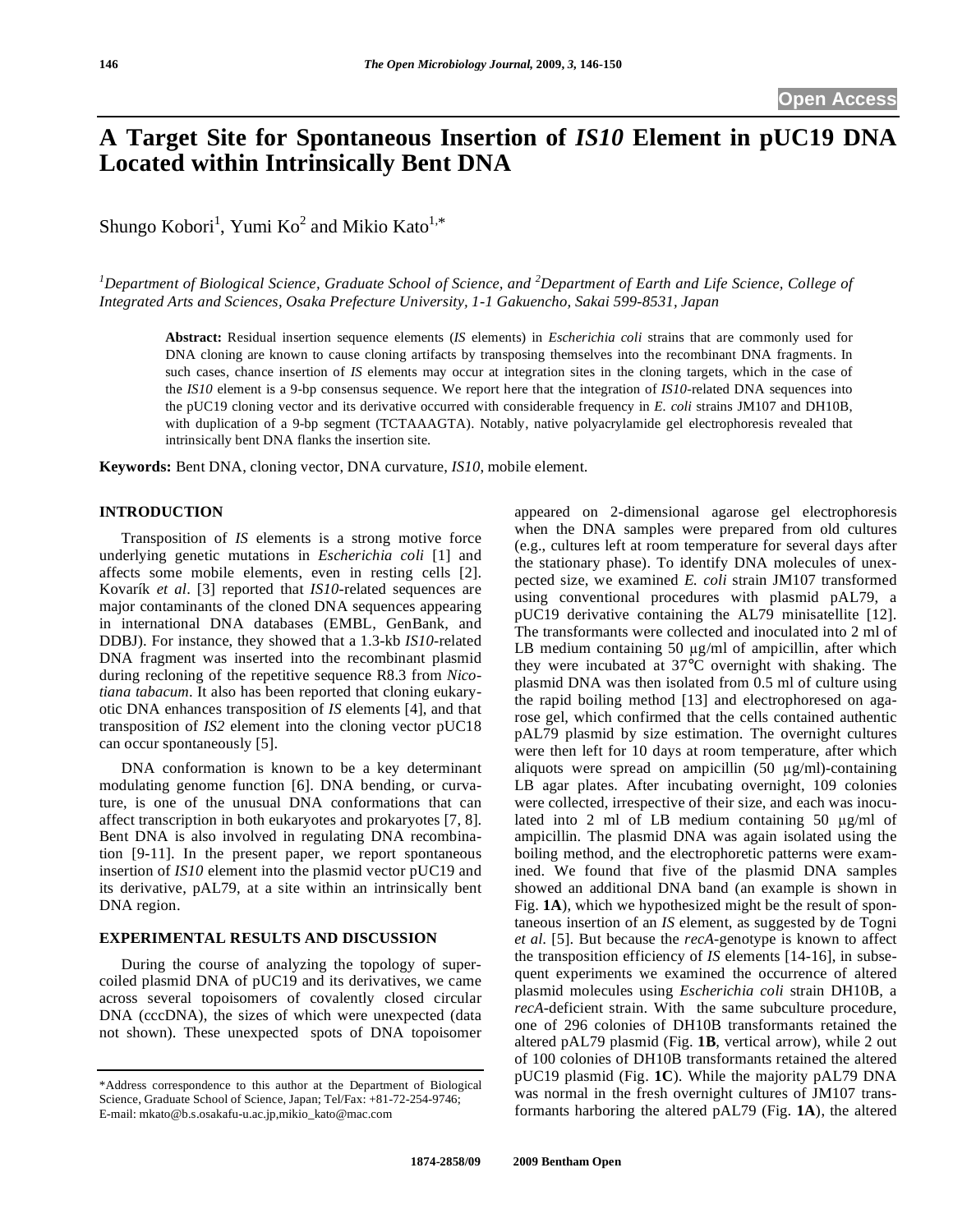

**Fig. (1). Electrophoretic mobility of representative plasmid DNA isolated from overnight cultures. Plasmid DNA isolated from** *E. coli* transformants using the rapid boiling method [13] was fractionated on an agarose gel. Because the samples were not treated with RNaseA, RNA appeared at the bottom of the gel. Horizontal arrowheads (**<**) indicate the plasmid DNA showing size alteration. (**A**) pAL79 DNA isolated from JM107 transformants. Lane **1**, sample containing normal pAL79 plasmid; lane **2**, sample containing altered plasmid; lane M, HindIII-digested  $\lambda$ phage DNA size markers. SC, supercoiled molecule; OC, open circle (relaxed molecule); SCD, supercoiled dimer molecule. **(B)** pAL79 DNA isolated from DH10B transformants. Each lane corresponds to a DNA sample isolated from an independent colony. The vertical arrow indicates the sample containing the altered plasmid DNA. Lane M, *HindIII-digested*  $\lambda$ *phage DNA size markers*. (**C**) pUC19 DNA isolated from DH10B transformants. Lane **1**, sample containing normal pUC19 plasmid; lane 2, sample containing altered plasmid; lane M, *HindIII*-digested  $\lambda$  phage DNA size markers.

plasmid was more abundant than the normal plasmid in DH10B transformants harboring pAL79 (Fig. **1B**) or pUC19 (Fig. **1C**). At this moment, it is unclear why the relative amount of altered size plasmid varies with the host strain (JM107 or DH10B). High copy number of the plasmid DNA in the cells, low rate of *IS* transposition and the *recA* genotype may be the factors that relate to this observation.

 To characterize the altered plasmid DNA, the fraction containing the altered pAL79 (marked with an arrowhead in the lane 2 of Fig. **1A**) was recovered from the agarose gel and used to transform *E. coli* strain DH10B. The recloned pAL79 cccDNA was then isolated from the transformants, and digested using the restriction endonuclease *Dra* I. This indicated that a DNA sequence was inserted into the 0.7-kb *Dra* I fragment of pUC19 vector, resulting in the presence of an additional DNA fragment and making the 0.7-kb *Dra* I fragment slightly longer (Fig. **2A**). We then carried out PCR amplification with several sets of primers to identify the inserted fragment. We eventually determined that the insertion had occurred near the upstream terminus of the 0.7 kb *Dra* I fragment, after which we amplified the 267-bp region spanning positions 1691 to 1957 of pUC19 (GenBank accession M77789) using the following primers: 5'- TGAACGAAATAGACAGATCGCTGAGAT-3'(forward)

and 5'-GTTTGCAAGCAGCAGATTACGCGCAGA-3' (reverse). When the recloned cccDNA (altered pAL79) was used as the PCR template, a 1.6-kb fragment was amplified (Fig. **2B**, lane 2). But when plasmid preparations from DH10B (the lane marked with an arrow in Fig. **1B** and lane 2 of Fig. **1C** served as the template, a 1.6-kb fragment in addition to the authentic 267-bp fragment was amplified (data not shown).

 The nucleotide sequences of the 1.6-kb fragments from both the altered pAL79 and pUC19 (from DH10B transformants) plasmids were determined after their purification from the excised gels. We found that the inserted sequences shared about 94% identity with most *IS10* elements and that the insertion into pAL79 and pUC19 occurred at the same site: position 1771-TACTTTAGA-1779 in the vector region of pUC19 with duplication of a 9-bp segment. Although the nucleotide sequences differed to a small degree (94% identity) from that reported by Kovarík *et al*. [3], the inserted part of the *IS10* element (corresponding to the region spanning nucleotides 58 to 1390 of AJ293237) was nearly identical except the boundary nucleotides.

 The observed target site for *IS10* insertion did not completely match the consensus sequence for *IS10* integration sites (5'-NPuCNNNGPyN-3') reported by Kovarík *et al*. [3]. Instead, the *IS10* insertion into pUC19 DNA may be related to an intrinsic preference for the DNA conformation. For that reason, we compared the electrophoretic mobility of DNA fragments containing the *IS10* target site in their native conformations in 5% polyacrylamide gels at 4°C. Three different 257-bp fragments were prepared by PCR with the appropriate primers and subjected to electrophoresis. The results of the PCR are shown in Fig. (**3**) and the physical map of the target regions is shown in Fig. (**4A** and **4B**). The fragment containing the *IS10* target site in its middle (Fig. (**3**), lane 1) migrated more slowly than the others, suggesting it assumes a bent conformation, as bending in the middle of the fragment would cause a more pronounced retardation of mobility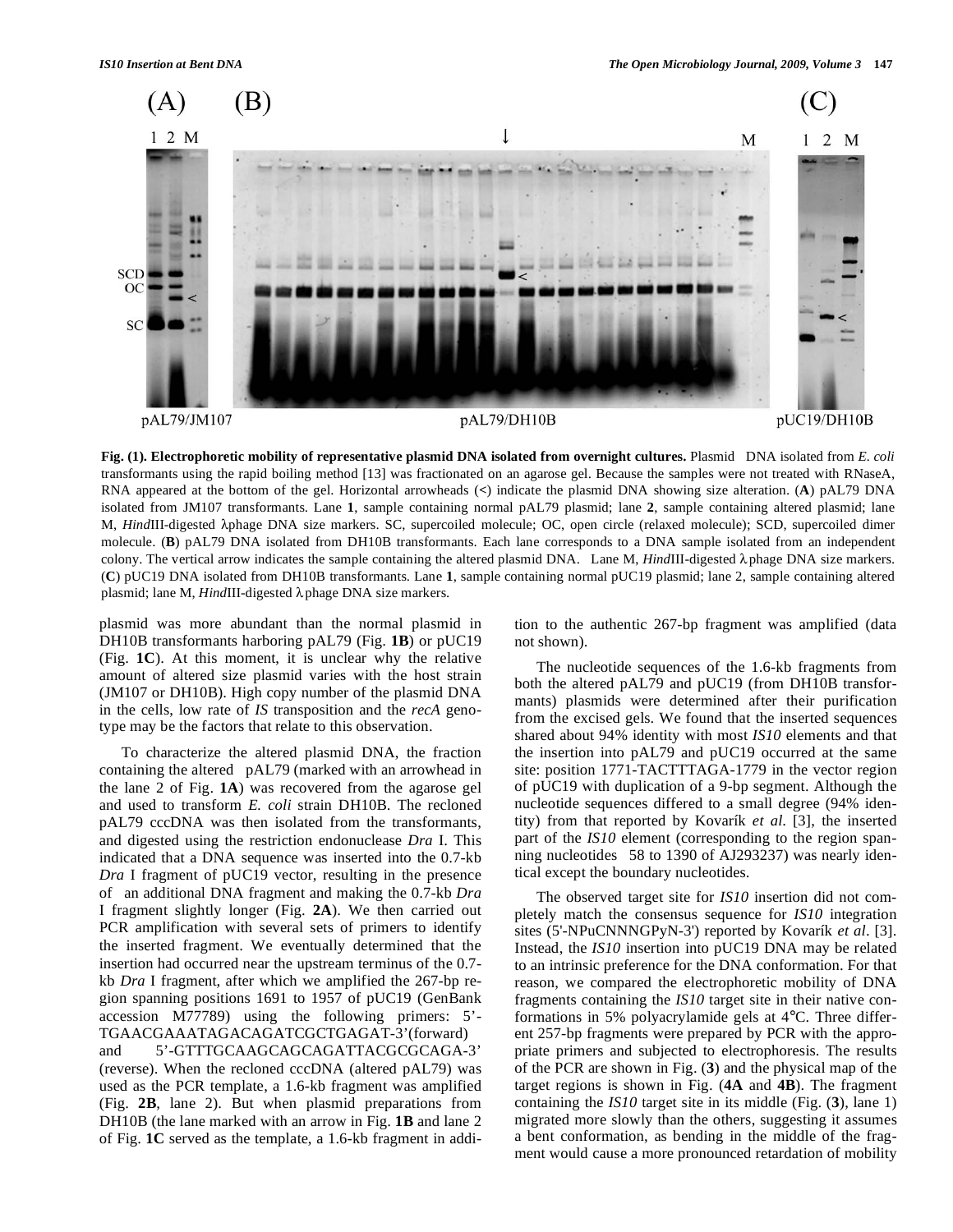

**Fig. (2). Restriction analysis and PCR amplification using pAL79 DNA containing an insertion as a template.** (**A**) *Dra* I digestion of recloned pAL79. Recloned DNA samples were prepared from 4 independent colonies, and both altered and control plasmids were examined. Lanes **1**, **2**, **4** and **5**, *Dra* I-digested recloned altered pAL79; lane 3, *Dra* I-digested control pAL79; lane **M**, 100-bp DNA ladder size markers. The large blobs at the bottom are RNA that remained in the plasmid preparation. (**B**) Electrophoretic mobility of PCR-amplified fragments. Lane **1**, normal control pAL79 used as a template; lane **2**, altered pAL79 used as a template; lane **M**, 100-bp DNA ladder size markers.



**Fig. (3). Native polyacrylamide gel electrophoresis of DNA fragments containing an** *IS10* **target site.** DNA fragments obtained by PCR amplification were electrophoresed on native 5% polyacrylamide gel at 4°C. Lane **1**, a 257-bp fragment spanning positions 1661 to 1917 of pUC19; lane **2**, a 257-bp fragment spanning postions1621 to 1877 of pUC19; lanes **3**, a 257-bp fragment spanning positions 1541 to 1797 of pUC19; lanes **M**, 100-bp DNA ladder size markers. Because the difference in the electrophoretic mobility was subtle, DNA samples were applied to the gel in duplicate. The respective DNA primer pairs used for the PCR were: 1661-CTACACGACGGGGAGTCAGGCAA CTAT (forward) and 1917-AAGAAGATCCTTTGATCTTTTCTACGG (reverse); 1621- CACTGGGGCCAGATGGTAAGCCCTCCC (forward) and 1877- GTGGAACGAAAACTCACGTTAAGGGAT (reverse); and 1541- GCGCTCGGCCCTTCCGGCTGGCTGGTT (forward) and 1797- AATGAAGTTTTAAATCAATCTAAAGTA (reverse). The *IS10* target site is 1771-TACTTTAGA-1779 of pUC19.

than bending elsewhere [6]. In similar fashion, integration of *IS2* into the *lac* operon promoter in pUC18 [5] also might reflect the flexibility of the target DNA region, as the *lac*  promoter region is reportedly looped as a result of DNA bending [17, 18]. To support DNA bending occurring near the integration site 1771-TACTTTAGA-1779, we have computed the predicted curvature and bendability by Bend.it server [19]. The curvature prediction has found several local maximum points, and one of the curvature peaks appears coincidence with a local minimum of the bendability, where it flanks the integration site (Fig. **4C**, around the nucleotide position 1791). This suggests that the rigid bent helical structure is formed at the local maximum peak of predicted curvature near the integration site. Other curvature peaks exist in relatively higher bendability regions meaning that the regions are curved but rather flexible.

 Not only does transposition often occur spontaneously in resting cells [2], it can be induced by UV irradiation [20], and the *IS10* element is a major contaminant of eukaryotic DNA sequences in databases [3]. It is known that insertion of sequence elements is intrinsically regulated by transcriptional, translational and pos-translational mechanisms, as well as by host factors [21]. However, the DNA conformation at the target site may also affect the efficiency of transposition, since it modulates various other processes affecting DNA (transcription, replication and recombination) [6]. And also, as reported by Nash and colleagues [22, 23], bending